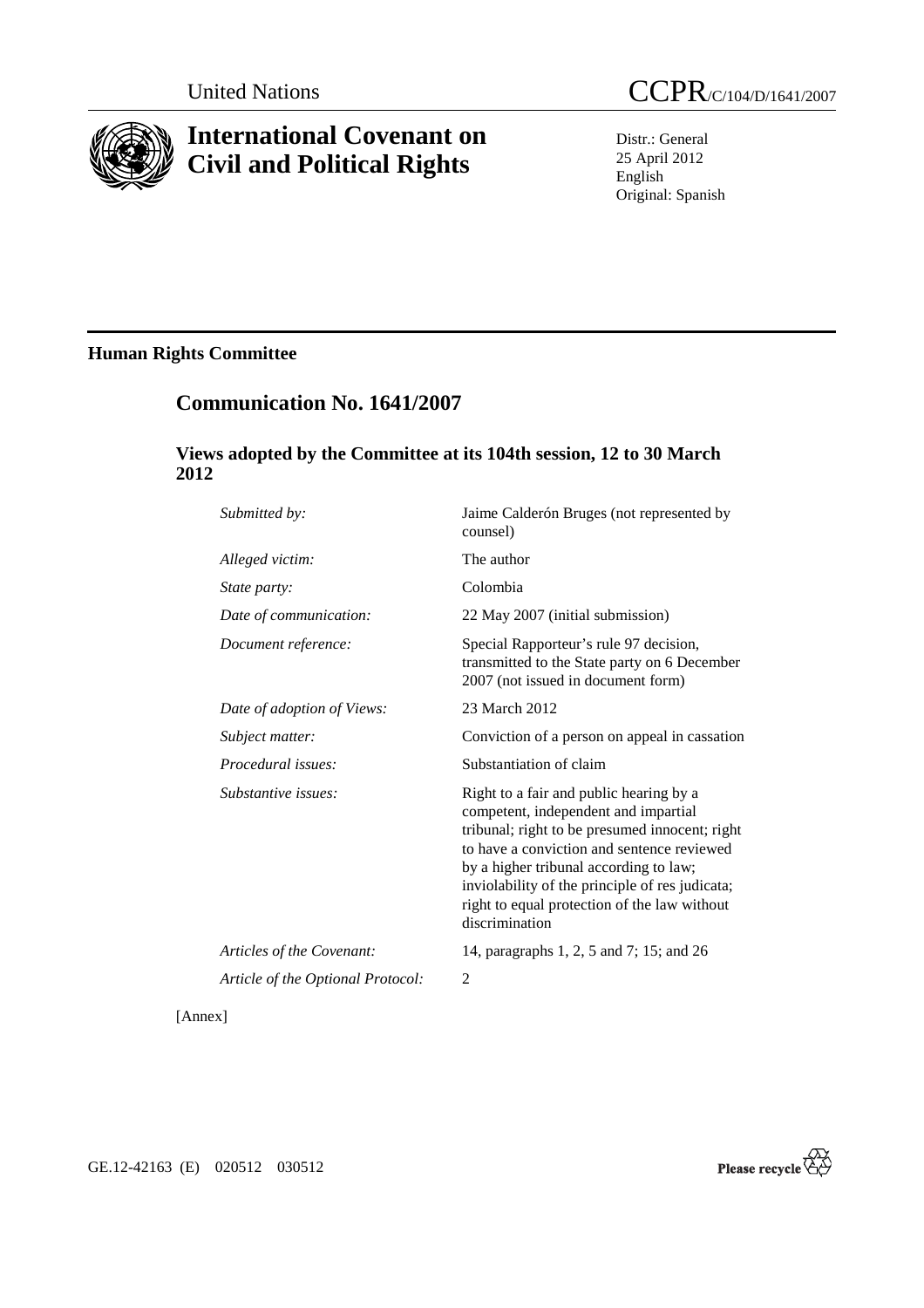## **Annex**

## **Views of the Human Rights Committee under article 5, paragraph 4, of the Optional Protocol to the International Covenant on Civil and Political Rights (104th session)**

concerning

### **Communication No. 1641/2007**\*

| Submitted by:          | Jaime Calderón Bruges (not represented by<br>counsel) |
|------------------------|-------------------------------------------------------|
| Alleged victim:        | The author                                            |
| <i>State party:</i>    | Colombia                                              |
| Date of communication: | 22 May 2007 (initial submission)                      |

*The Human Rights Committee,* established under article 28 of the International Covenant on Civil and Political Rights,

*Meeting* on 23 March 2012,

*Having concluded* its consideration of communication No. 1641/2007, submitted to the Human Rights Committee by Mr. Jaime Calderón Bruges, under the Optional Protocol to the International Covenant on Civil and Political Rights,

*Having taken into account* all written information made available to it by the author of the communication and the State party,

*Adopts* the following:

### **Views under article 5, paragraph 4, of the Optional Protocol**

1. The author of the communication is Jaime Calderón Bruges, a Colombian national born on 17 March 1941. He claims to be the victim of a violation by Colombia of article 14, paragraphs 1, 2, 5 and 7; article 15; and article 26, read in conjunction with article 2, paragraphs 1 and 3, and article 14, paragraph 1, of the Covenant. The author is not represented by counsel. The Covenant and its Optional Protocol entered into force for Colombia on 23 March 1976.

<sup>\*</sup> The following members of the Committee participated in the examination of the present communication: Mr. Lazhari Bouzid, Mr. Ahmad Amin Fathalla, Mr. Cornelis Flinterman, Mr. Yuji Iwasawa, Mr. Walter Kälin, Ms. Zonke Zanele Majodina, Mr. Gerald L. Neuman, Mr. Michael O'Flaherty, Sir Nigel Rodley, Mr. Fabián Omar Salvioli, Mr. Marat Sarsembayev, Mr. Krister Thelin and Ms. Margo Waterval. Pursuant to rule 90 of the Committee's rules of procedure, Committee member Mr. Rafael Rivas Posada did not participate in the adoption of the present decision.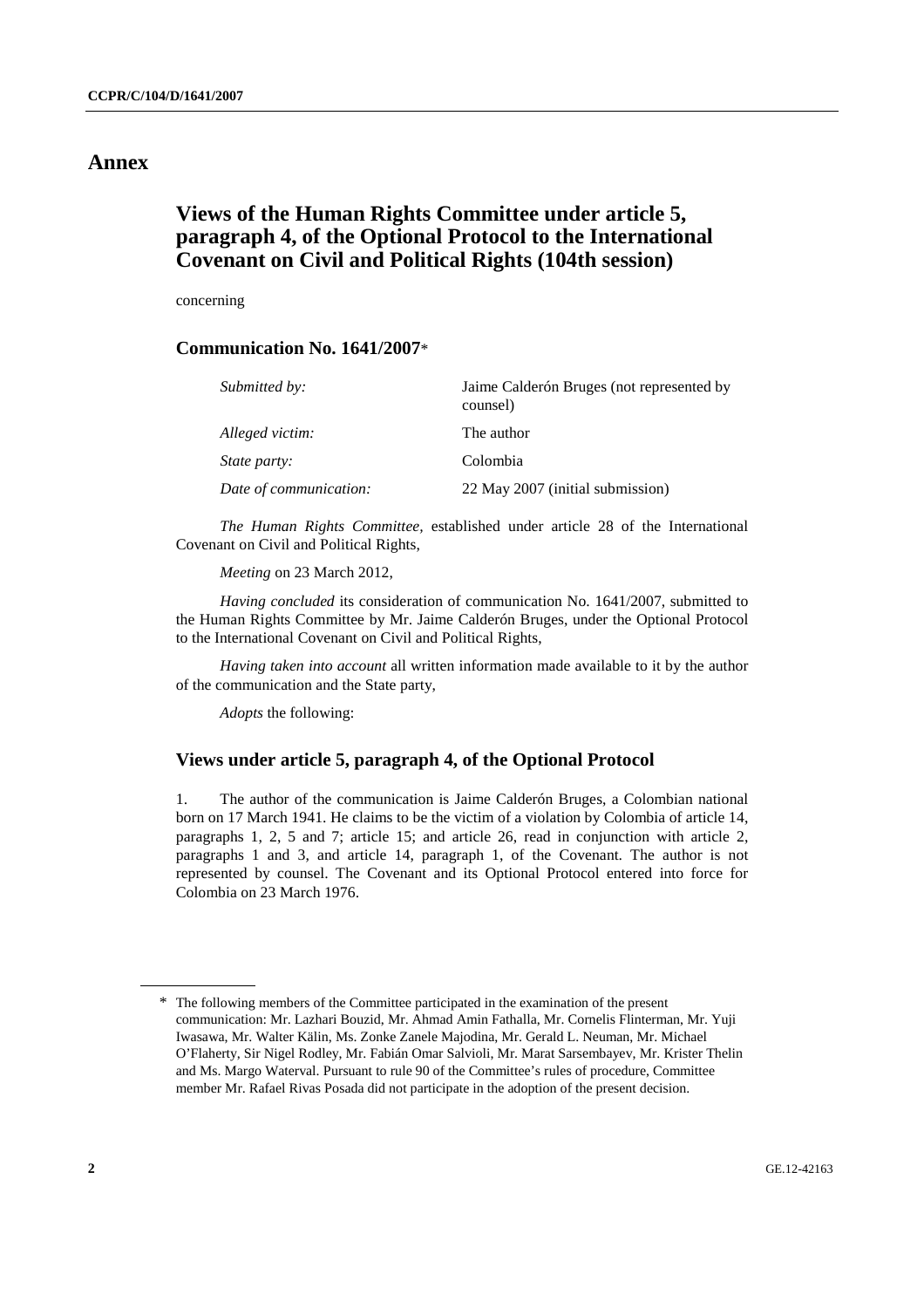#### **The facts as submitted by the author**

2.1 In November 1998, the Prosecutor-General's Office (*Fiscalía General de la Nación*) began to investigate the author for his alleged relationship with Miguel Angel Rodríguez Orejuela, a known drug trafficker. He was accused of having borrowed money from Orejuela that the latter had obtained from illegal activities, which would constitute the offence of illegal enrichment. On 7 December 1998, he was placed in pretrial detention and, as a result, he was suspended from his post as National Civil Registrar.

2.2 In a judgement of 18 January 2000, the Bogotá Third Special Circuit Criminal Court found the author not guilty due to a lack of conclusive evidence. The Public Legal Service (*Ministerio Público*) filed an appeal with the Bogotá Judicial District High Court, which, on 15 June 2000, upheld the verdict of the court of first instance, as it had not been proved that the author either knew Mr. Rodríguez Orejuela or was aware of the illegal origin of the funds, which had been borrowed through a third person. In addition, the High Court directed that the order of 30 March 2000 for the provisional release of the author be made definitive and unconditional.

2.3 On 24 August 2000, the prosecution service filed an appeal in cassation with the Supreme Court, citing alleged errors in the evaluation of the evidence by the Bogotá High Court. On 21 July 2004, the Supreme Court found that the Bogotá High Court had erred and quashed its judgement. It sentenced the author to 5 years' imprisonment and a fine and disqualified him from the exercise of public rights and duties for an equal period of time. He was thereupon sent to prison and suspended from the post of notary that he had occupied since his acquittal.

2.4 The author submitted an application for *tutela* (legal protection) to the Disciplinary Chamber of the Cundinamarca Council of the Judiciary against the cassation ruling, alleging, inter alia, violations of his right to life, liberty, equality and due process. He said that the cassation appeal was filed while articles 1 and 6 of Act No. 553/2000, which allowed such appeals against executory (final) judgements issued in the second instance by high courts, were in force. Although those provisions were declared unenforceable (unconstitutional) in that regard by the Constitutional Court in its decision No. C-252 of 28 February 2001, the earlier legislation, which was unfavourable to the author, was applied. The Supreme Court found that it was competent to hear the appeal, given that it had been submitted within the time limits specified under the law then in force<sup>1</sup> and that the declaration of unconstitutionality in 2001 was applicable with prospective effect. In its decision of 18 November 2004, the Council of the Judiciary rejected the application for *tutela*, ruling that *tutela* was not applicable to judicial interpretations and that the Supreme Court had not acted arbitrarily as the proceedings before it had been initiated in accordance with the regulations in force at the time.

2.5 The author challenged this decision, which led to a review by the Jurisdictional Disciplinary Chamber of the High Council of the Judiciary. On 2 February 2005, the High Council ruled in favour of the application for *tutela* and overturned the ruling of the Cundinamarca Council of the Judiciary. It found that, in view of decision No. C-252 of the Constitutional Court, the Supreme Court should not have admitted the cassation appeal against the judgement of the Bogotá High Court, since it was an executory judgement. It therefore concluded that the Supreme Court had disregarded the most-favourable-law principle applicable to criminal cases and had thereby violated the author's right to due process and to liberty. As a result, the High Council ruled that the decision of the Supreme

<sup>1</sup> Article 6 of Act No. 553/2000 states that an appeal in cassation must be submitted in writing within 30 days of the issuance of the executory judgement of the court of second instance and that if no appeal is submitted, the original case file is to be sent to the sentence enforcement judge.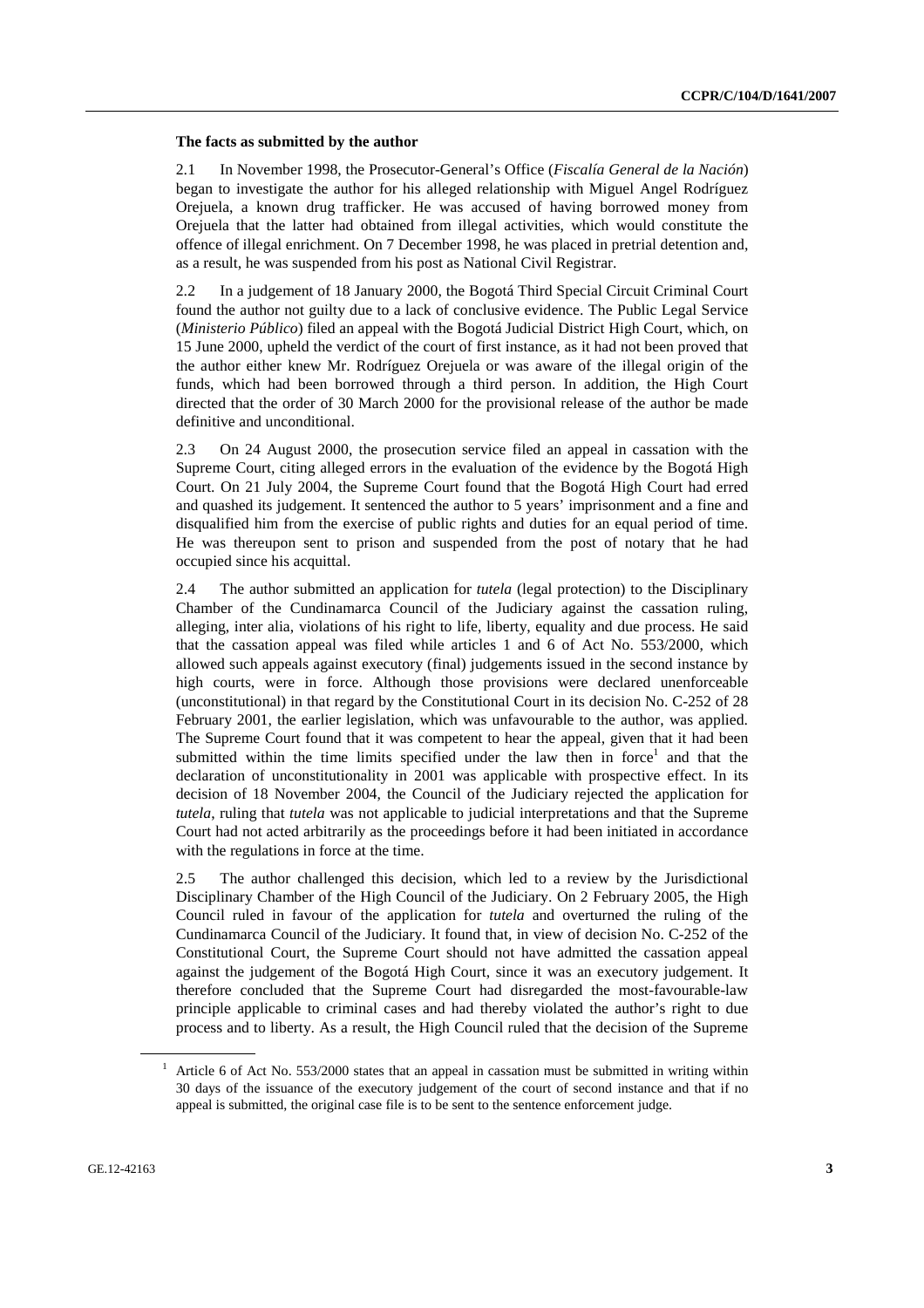Court was null and void, upheld the ruling of the Bogotá High Court and ordered the immediate release of the author.

2.6 The Constitutional Court subsequently reviewed the judgement of the High Council of the Judiciary and, on 20 June 2005, issued a new ruling on the application for *tutela*. The Constitutional Court found that the Supreme Court's decision to hear the cassation appeal filed in August 2000 did not contravene decision No. C-252 of 2001 and was in compliance with the provisions of the Code of Criminal Procedure in force at the time, that is, prior to the Constitutional Court's declaratory judgement on partial unenforceability. The Constitutional Court's judgement stipulates that there is not necessarily "a single, exclusive and unavoidable interpretation leading to the conclusion that the Supreme Court ... should not have issued any judgement whatsoever on cassation appeals filed against executory judgements that acquitted the accused, as the petitioner claims, since that body took the action that it did on the understanding that, if such appeals were filed before decision No. C-252 of 2001 [was issued], ... it was required to rule on them, without distinction". The Constitutional Court therefore overturned the High Council's ruling and upheld the judgement of the Cundinamarca Council of the Judiciary.

2.7 The author submitted an application for annulment of this ruling, which was rejected by the Constitutional Court in a plenary session on 26 September 2005. When the decision of the High Council of the Judiciary was reversed, the author was once again deprived of his liberty.

#### **The complaint**

3.1 The author maintains that, pursuant to decision No. C-252 of the Constitutional Court, the Supreme Court was not competent to hear the cassation appeal and that its verdict therefore was in violation of his rights under article 14 of the Covenant.

3.2 More specifically, the author claims to be a victim of a violation of article 14, paragraph 2, of the Covenant. He says that he was tried twice in ordinary courts in which evidence, pleadings and appeals could be submitted and contested and in which challenges could be lodged. He was acquitted in both trials, and the judgements were duly executory. At no time did evidence subsequently emerge to disprove his innocence as established by those judgements. Nevertheless, the Supreme Court undertook cassation proceedings in which he had no opportunity to produce or contest evidence or to appeal, much less challenge the Court's decisions. He alleges that this was not a genuine trial in terms of the due process required under the Covenant.

3.3 The author maintains that his trial came to an end with his definitive acquittal in the court of second instance. The cassation proceedings therefore did not represent an ordinary or extraordinary remedy but rather a separate action that led to a new trial, concerning the same acts, in which there was no opportunity to challenge the conviction. This situation contravenes article 14, paragraphs 1 and 5, which provides for the right of any convicted person to challenge any penalty or conviction.

3.4 The Colombian judiciary violated the principles of res judicata and *non bis in idem* as set forth in article 14, paragraph 7, of the Covenant, by not upholding the definitive acquittal handed down by the court of second instance and by trying the author again for the same offences – offences of which he had been acquitted by two courts in proceedings that were in full accordance with process and that gave him the opportunity to refute and contest the charges against him.

3.5 The author alleges that the Supreme Court disregarded his right to benefit from the most-favourable-law principle and therefore violated article 15 of the Covenant. The Court applied a procedural rule that had previously been rescinded because it violated fundamental rights. The cassation appeal was filed on the basis of Act No. 553/2000, which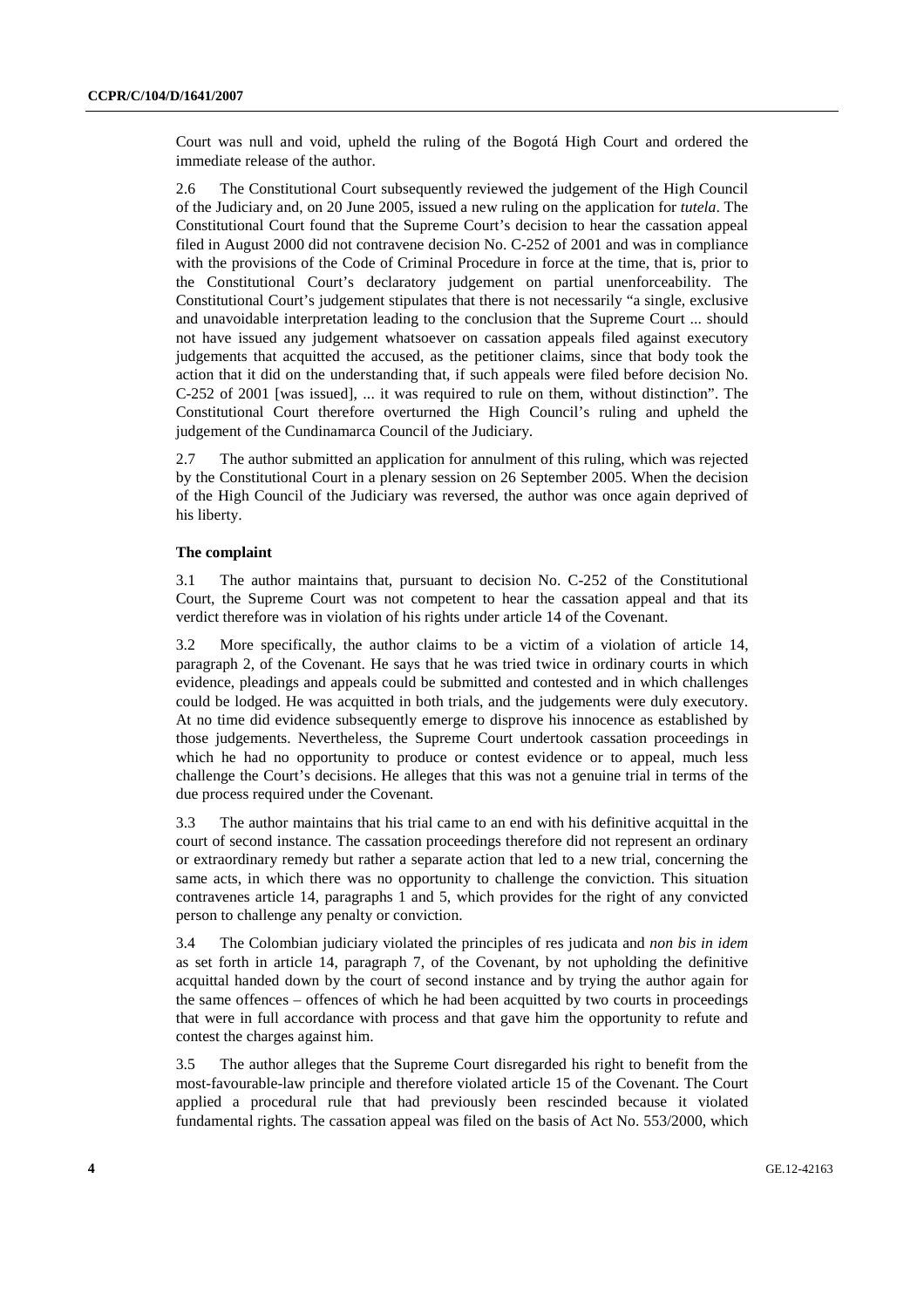made it possible to do so within 30 days of the issuance of an executory judgement by the court of second instance. Under the previous law, which had been repealed by Act No. 553, appeals had to be filed before the court of second instance handed down its final verdict. Decision No. C-252 of the Constitutional Court reinstated the law that had preceded Act No. 553, and that law should have been applied both because it was in force when the cassation appeal was decided and in order to comply with the most-favourable-law principle.

3.6 According to the author, the Supreme Court treated identical sets of circumstances differently without justification. On the one hand, an individual who was acquitted by an executory judgement and whose case was submitted for cassation before the Constitutional Court had issued its decision in 2001 was obliged to forgo his or her fundamental rights. On the other hand, a person acquitted by an executory judgement issued after the Constitutional Court had handed down its decision in 2001 could not have his or her acquittal overturned. This constitutes a violation of article 26, read in conjunction with article 2, paragraphs 1 and 3, and article 14, paragraph 1, of the Covenant.

#### **State party's observations on admissibility**

4.1 In a note verbale dated 6 February 2008, the State party maintains that the communication should be declared inadmissible because the Committee is not competent to evaluate the facts and evidence, whereas the author is proposing that the Committee act as an appellate court or court of fourth instance and evaluate facts and situations or interpretations of domestic law which have already been evaluated by the country's legal system, notably by the Constitutional Court. The State party recalls that the opinions of the Committee are not supposed to take the place of the decisions of domestic courts regarding the evaluation of the facts and evidence in a given case. Rather, the Committee's task is to ensure that States provide their citizens with a justice system that is in compliance with the provisions for due process enshrined in the Covenant.

4.2 On 26 June 2008, the State party submitted its observations on the merits. It affirms that the cassation procedure is a special oversight mechanism that allows for a judicial review of judgements that mark the end of proceedings in courts of first and second instance. It verifies the legality of a judge's decisions and offers an opportunity to consider if any errors were made *in judicando* (regarding the merits) or *in procedendo* (relating to procedure). This legal remedy does not provide for a reconsideration of the matters settled by a judgement, but rather for an assessment of whether or not the verdict that concluded the proceedings was handed down in violation of the law. In the case in question, the court made an error *in judicando* because it failed to weigh the evidence properly.

4.3 Under Act No. 553/2000, cassation appeals were admissible against executory judgements, which is why the prosecution service filed such an appeal on 24 August 2000 against the judgement of the Bogotá High Court of 15 June 2000. At the same time, a public action was filed with the Constitutional Court to review the constitutionality of various articles of Act No. 553, including the article admitting cassation appeals against executory judgements. In its decision No. C-252, the Court found that such appeals breached due process.

4.4 Under article 235 of the Constitution, the Supreme Court may act as a court of cassation. The cassation procedure is a special oversight mechanism that allows for a judicial review of judgements that mark the end of proceedings in courts of first and second instance. Under both Act No. 553 and the law that it replaced, cassation appeals were considered admissible, inter alia, when a judgement infringed a rule of substantive law, which could be the result of an error in the assessment of evidence, as in the case in question. This legal remedy does not allow for a re-examination of the matters considered in the courts of first and second instance, but instead allows for an assessment of whether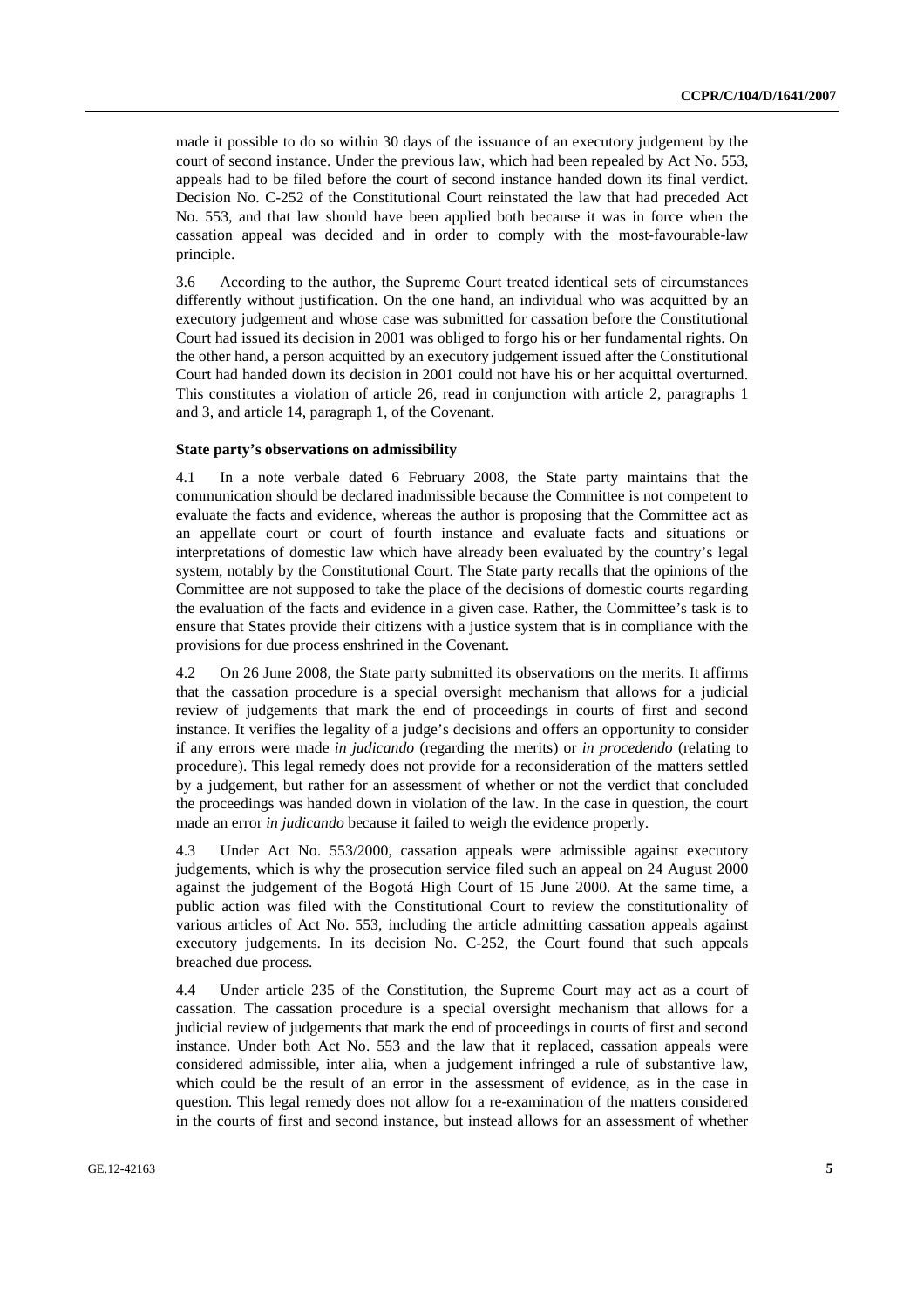the verdict that concluded the proceedings was or was not handed down in violation of the law. The cassation procedure is thus not separate from the proceedings in the courts of first and second instance.

4.5 There is no reason why the declaration of unenforceability of certain legal provisions, under which a cassation appeal was admissible at the time, should have affected the processing of that appeal or prevented the Supreme Court from handing down a decision, given that, as is implied in the Constitutional Court's judgement, the decision that the law in question was unconstitutional was applicable prospectively. The State party points out that, as stated by the Committee, the interpretation of domestic law is primarily a matter for the courts and authorities of the State party concerned.

4.6 Leaving aside the fact that the author wants the Committee to act as a court of fourth instance, he has failed to demonstrate either a lack of impartiality on the part of judges of the Criminal Division of the Supreme Court or any procedural irregularities; nor has he given any substantive reasons for believing his conviction to be unfair. There is thus no evidence of a violation of article 14, paragraph 1, of the Covenant.

4.7 With regard to the author's complaint that his right to be presumed innocent was not respected, the State party points out that the presumption of innocence is confined to ordinary criminal proceedings, and does not extend to cassation hearings. In such hearings, the accused is not tried again, but rather the legality of the verdict is examined. Moreover, the author was notified that a cassation appeal had been lodged and he had the opportunity to submit pleadings, which were then duly considered by the Supreme Court. The author was presumed innocent until the submission of the cassation appeal and has failed to establish how the justice system or the actions of judicial officials led to his being treated as guilty before he was convicted.

4.8 With regard to the alleged violation of article 14, paragraph 7, of the Covenant, the State party notes that, while the law in force when the cassation appeal was filed allowed cassation appeals against executory judgements, the word "executory" did not indicate that such judgements could not be challenged or overturned. A cassation appeal against this judgement, even though it was executory, was admissible under Act No. 553/2000, which allowed a petition to be filed against a verdict within 30 days of the issuance of an executory judgement by the court of second instance. Given that the law established that cassation appeals against executory judgements were admissible, such judgements were not immutable. Indeed, in Colombia the executory effect of a decision can be lifted as a result of other actions, such as petitions for review or *tutela*, which, in the same way as cassation appeals at the time, are intended to avert unfair trials or executory judgements that run counter to the Constitution or the law. The cassation process was therefore clearly an oversight mechanism designed to ensure legality and could be legally applied to the verdict delivered by the criminal court of second instance. There was therefore no violation of article 14, paragraph 7, of the Covenant.

4.9 With regard to the alleged violation of article 15 of the Covenant, the State party argues that the author was convicted for having committed acts that, at the time of the events, constituted an offence. The author was not given a heavier penalty, despite the fact that a new law (Act No. 599/2000) which imposed a heavier penalty had come into effect by the time the cassation judgement was handed down. The law applied was the one in force at the time of the events, as it was more lenient in terms of sentencing. The State party has therefore complied with the provisions of article 15 of the Covenant.

4.10 With regard to the alleged violation of article 26 of the Covenant, the State party denies that the author has been subjected to discriminatory treatment. It consistently applied the law in force at the time, which provided for cassation appeals against executory judgements. Once decision No. C-252 had been issued, the State party was also consistent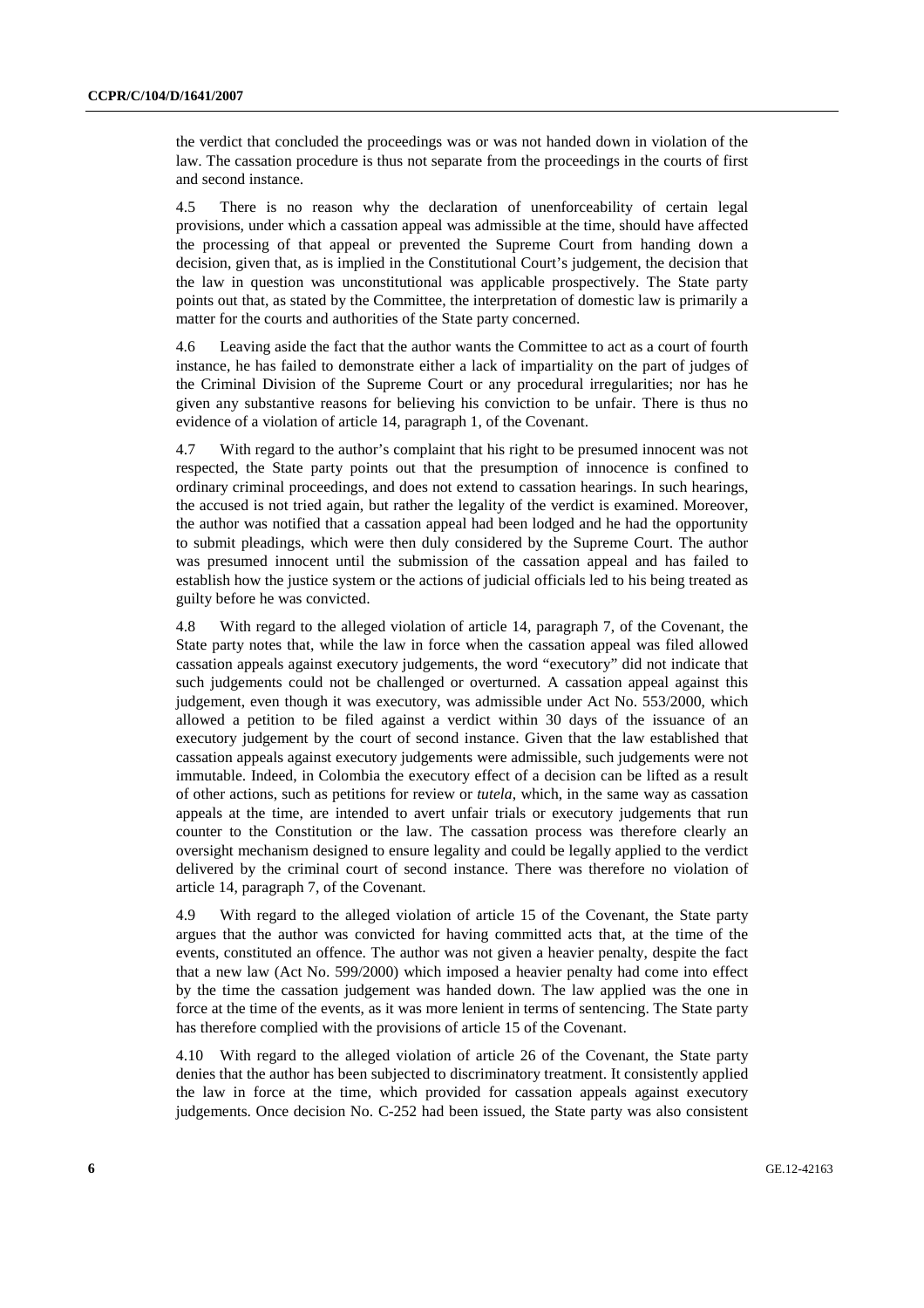in not applying the special remedy of cassation to executory judgements. Therefore, there has been no violation of article 26 of the Covenant.

#### **Author's comments on the State party's observations on admissibility and the merits**

5.1 On 4 September 2008, the author submitted comments on the State party's observations.

5.2 The author reiterates the arguments he put forward at the outset. He contends that his analysis of the judicial decisions and procedures in question is intended to demonstrate how the relevant articles of the Covenant were violated and that he is in no way seeking to invoke another, or higher, court than the national courts.

5.3 According to the author, the State party's argument that the writ of execution of a final judgement may be set aside in cassation is illogical. Neither the Covenant, nor domestic legislation, nor international or domestic jurisprudence characterize the remedy of cassation as having this operative feature. There are only two actions that can overturn an executory judgement: judicial review and *tutela* or *amparo*. These actions are aimed at establishing the material truth in the administration of justice and upholding the fundamental rights of the individual.

5.4 With regard to article 14, paragraph 2, the author maintains that his presumed innocence was converted into a proven fact by virtue of an ordinary trial that culminated in his acquittal by executory judgement.

5.5 With regard to article 14, paragraph 1, the author claims that the State party is confusing the cassation appeal with the appeal against the cassation ruling. The first was lodged on 24 August 2000, in accordance with Act No. 553/2000, which authorized the submission of cassation appeals against an executory judgement. The cassation ruling was issued on 21 July 2005, years after the Constitutional Court had eliminated cassation of executory judgements from the legal system on the grounds that it violated fundamental rights and, thus, the Covenant. He reiterates that when the Criminal Appellate Division of the Supreme Court ruled on the cassation appeal, it was not competent to do so, since it was applying unenforceable legal provisions and thereby violating an entire range of the fundamental rights provided for in the Covenant. Generally, the finding that a law is unconstitutional has prospective effect, unless the judgement specifies otherwise or the principle of the retroactive effect of the less severe criminal statute is applicable.

5.6 Concerning article 14, paragraph 7, the author restates his view that an executory judgement cannot be overturned in cassation and that procedural rules of a substantive nature are applicable immediately. The author cites an excerpt from decision No. C-252, which states: "Cassation is a special kind of judicial challenge used to give effect to material law, to restore the fundamental rights of participants in the proceedings and to redress grievances. It therefore becomes the most fitting and effective remedy for those purposes, provided that it is carried out made before the decision of the court of second instance becomes final, since this remedy is a means of confirming the decision's legal validity and this is only possible within the same criminal proceedings."

5.7 With regard to article 15, the author maintains that the State party's claims are improper and illogical, and he refers to the arguments submitted in his initial communication. With regard to article 26, he affirms that, irrespective of the outcome of the proceedings, equality lies in the application without discrimination of the most-favourablelaw principle. In the case of a conviction upheld by a court of second instance, the cassation proceedings should be carried out on the basis of that principle. For the same reasons, when a defendant is acquitted by that court, the court should refuse to hear it.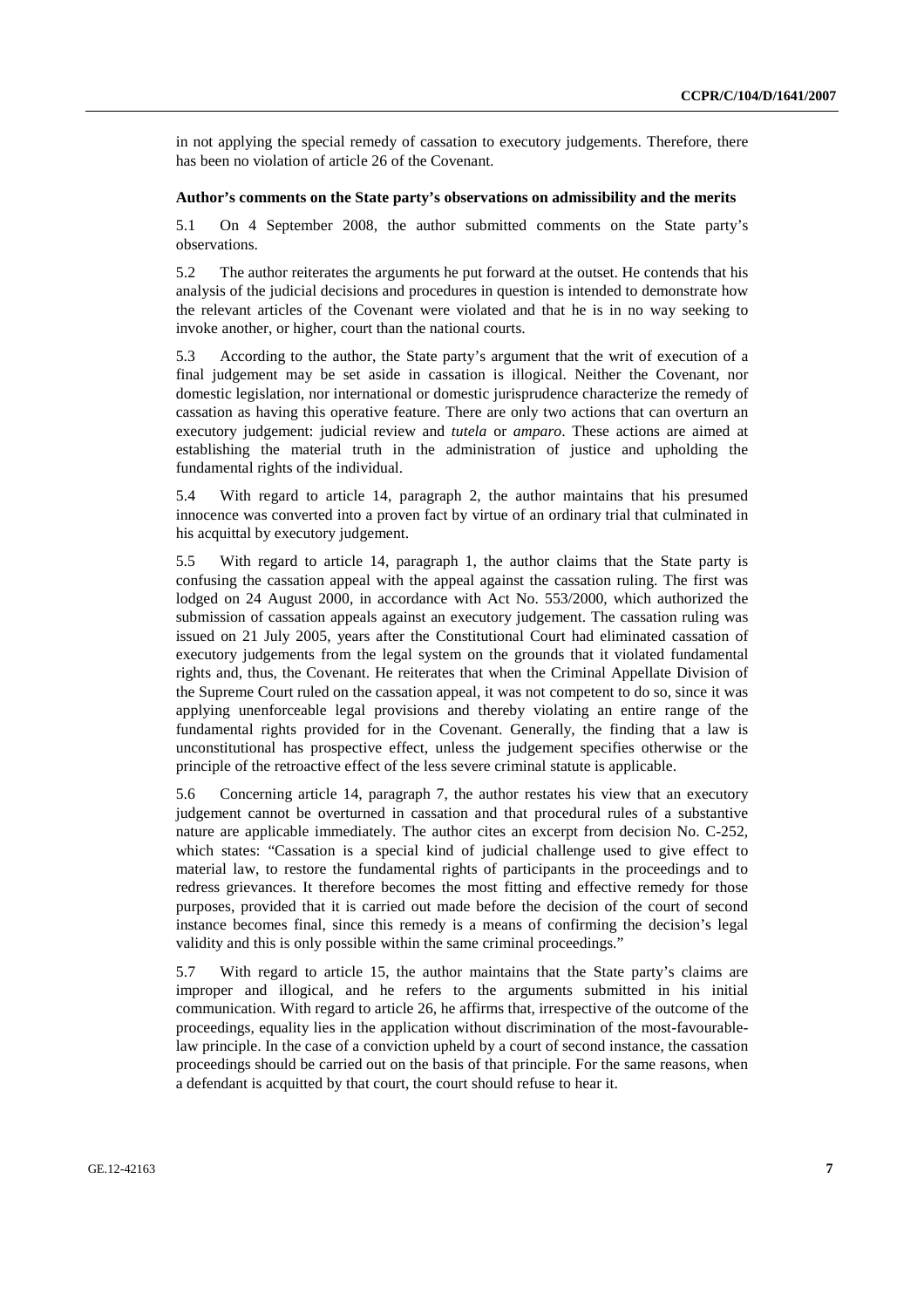#### **Issues and proceedings before the Committee**

#### *Consideration of admissibility*

6.1 Before considering any claim contained in a communication, the Human Rights Committee must decide, in accordance with rule 93 of its rules of procedure, whether the communication is admissible under the Optional Protocol to the Covenant.

6.2 As required under article 5, subparagraph 2 (a), of the Optional Protocol, the Committee has ascertained that the same matter is not being examined under another procedure of international investigation or settlement.

6.3 The Committee takes note of the State party's observation that the communication should be considered inadmissible because the Committee may not assess facts already examined and determined by the domestic courts. However, the Committee finds that the objectives of the author's complaints are not to have the Committee reassess the facts and evidence already examined by the domestic courts; they simply question the compatibility of certain procedural matters with the Covenant, as set out below.

6.4 With regard to the alleged violations of article 14, paragraphs 1 and 2, article 15 and article 2, paragraphs 1 and 3, the Committee notes that the author invokes these articles in a general way, without providing sufficient reasons to substantiate his claim that the alleged facts constitute specific violations of them. The Committee therefore considers that this part of the communication is inadmissible under article 2 of the Optional Protocol on the ground of insufficient substantiation. With regard to the complaint of a violation of article 26, to the effect that the principle of equality was not upheld during proceedings, the Committee finds no evidence in the information submitted by the author of discrimination in respect of the criteria set forth in that article. The Committee therefore considers that this complaint has not been substantiated for the purposes of admissibility and decides that it, too, is inadmissible under article 2 of the Optional Protocol.

6.5 The author claims to be a victim of a violation of article 14, paragraph 7, of the Covenant because he was, through the cassation proceedings, tried again for the same offences of which he had been acquitted in first and second instance. The Committee considers, in the light of the information contained in the case file, that the cassation appeal did not constitute a new trial, but rather a further stage in the proceedings against the author that began in 1998. That appeal was filed in 2000 in accordance with the requirements of the law in force at the time. Accordingly, the Committee considers that the author has failed to substantiate his claim sufficiently and declares it inadmissible under article 2 of the Optional Protocol.

6.6 With regard to the author's claim of a violation of article 14, paragraph 5, the Committee considers that it has been sufficiently substantiated, that the State party did not challenge the assertion that domestic remedies had been exhausted, and that the other requirements for admissibility have also been met. The Committee therefore considers this claim admissible and proceeds to consider it on its merits.

#### *Consideration of the merits*

7.1 The Human Rights Committee has considered the present communication in the light of all the information made available to it by the parties, as required under article 5, paragraph 1, of the Optional Protocol.

7.2 The author contends that his conviction by the Supreme Court in a cassation judgement, after having been acquitted in the court of first instance and the appeals court, gave rise to a violation of article 14, paragraph 5, of the Covenant. The Committee notes that the author filed a number of applications for *tutela*, including with the Constitutional